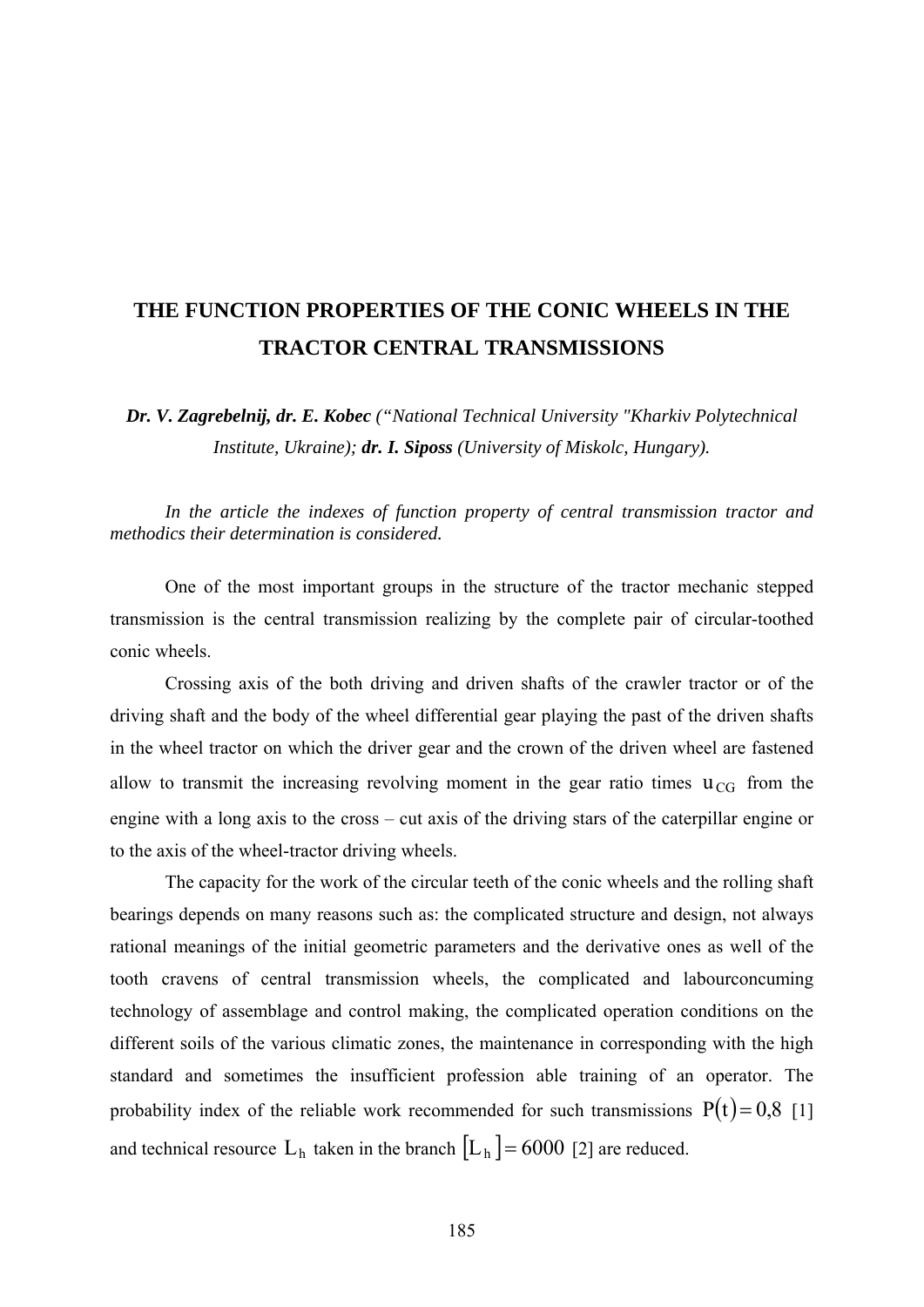Situation analysis, including the classification, diagnosis and examination of the unfaultless causes in the capacity for the work and the mathematical model of quality consisting of the three-leveled criteria and dozens indices allow synthesizing an integral index of quality  $u_Q$  [3]. The meanings of it are "low"  $u_Q < 0.5$ , "normal"  $0.5 \le u_Q \le 0.75$  or "high"  $u_Q > 0.75$  ensure the corresponding general function properties of the central transmission (CT).

Hence the following characteristics are:

1. The specific revolving moment on the drive gear shaft as an assumed ratio, potentially realizing proceeding from the geometric parameters of the transmission and assuming strains of the tooth wheel materials on the contact endurance or the bend one, the revolving moment  $T_{1P}$  to the relative physical volume of the transmission  $V_{CG}$ , i.e.

$$
K_{TV} = T_{1P}/V_{CG} \tag{1}
$$

As the physical volume CT the total volume of two truncated cones of the drive gear and the driving wheel is taken and can be defined by the following dependence [4]:

$$
V_{CG} = 0.125 \pi d_{e_2} K_{be} \left( 1 - K_{be} + 0.33 K_{be}^2 \right) \left( 1 + u_{CG} \right) / u_{CG}^2 ,\tag{2}
$$

where  $d_{e_{2(1)}}$  - the external divided diameter of the driver (driving) wheel;  $K_{be} = b/R_e$  - the coefficient of the tooth crown width b with the external conic distance  $R_e$ .

The assuming revolving moment on the drive gear shaft is taken from the condition:

$$
T_{IP} = \min\left\{T_{1HP}; T_{1FP}\right\}.
$$
 (3)

The meanings of the potential realizing revolving moments are followed from the article dependences ensuring:

- the contact endurance of the active surfaces case – harden circular teeth

$$
T_{1HP} \le d_{e_2}^3 K_{be} (1 - K_{be}) u_{CG} \sigma_{HP}^2 / (K_d^3 K_H); \tag{4}
$$

- the endurance of the circular teeth bend of "weaker" transmission wheels

$$
T_{IFP} \le m_{te}^{3} K_{be} (1 - K_{be}) z_{1}^{2} (1 + u_{CG}^{2})^{0.5} (\sigma_{FP}/Y_{FS}) / (K_{m}^{3} K_{F}).
$$
 (5)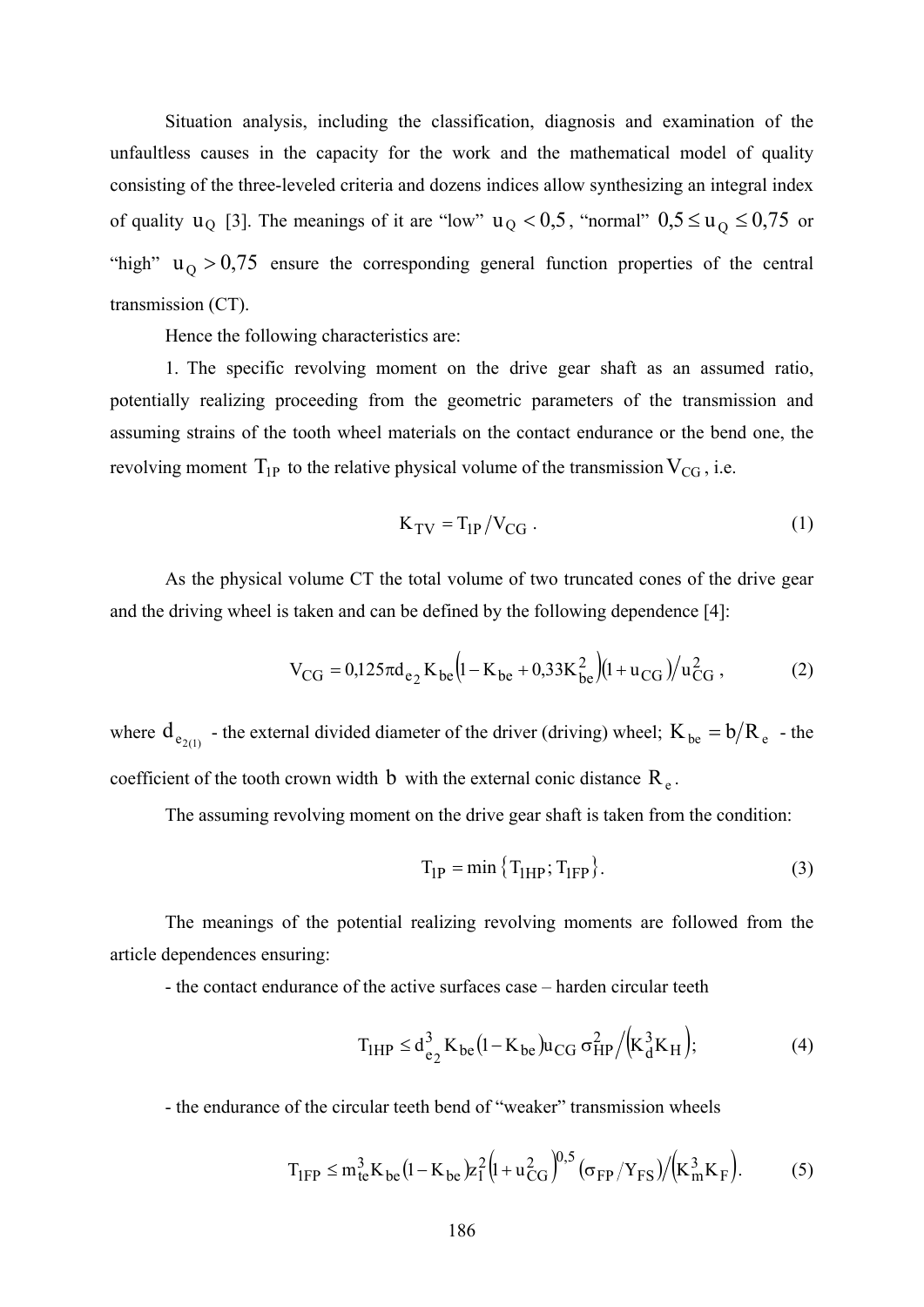In the formula (5) the radio  $\sigma_{FP}/Y_{FS}$  is taken in minimum from two ratios defining the endurance of the drive gear teeth and driven wheel

$$
\sigma_{FP}/Y_{FS} = \min \{ \sigma_{FP_1} (0.5\pi + x_{\tau_1}) / (0.5\pi Y_{FS_1}) \} \sigma_{FP_2} (0.5\pi + x_{\tau_1}) / (0.5\pi Y_{FS_2}) \},
$$
(6)

where  $X_{\tau_1}$  - the change coefficient of the calculated thickness of the drive gear tooth.

The own loads of the mistakes in the assemblage and the classic deformations and the revolving wheels are taken into account by the load coefficients,  $K_{H(F)}$  which are recommended to define by the methods of Glison's firm [5].

The coefficient of the diameter  $K_d$ , having the scale  $H^{0,33}/mm^{0,67}$  and non – scaled coefficient of the modulus  $K_m$  are from the article [4]:

$$
K_{d} = 957(Z'_{\epsilon} \cos \beta_{n})^{0.67};
$$
  
\n
$$
K_{m} = 15,7(1/K_{eff} \cos^{2} \beta_{n} \cos \alpha_{n})^{0.33}
$$
\n(7)

The meaning of the basis coefficient  $Z'_{\varepsilon}$ , taking into account the total length of the contact lines and the quantity of the assuming strains are calculated according to the methods taken from article (6) or are taken from the diagram picture 1 article 4.

The basis coefficients  $Y_{FS_{1(2)}}$ , taking into account the shape of the tooth and endurance concentration, the coefficient  $K_{\text{eff}}$ , taking into account an effective width of the tooth crown and corresponding  $\sigma_{FP}/Y_{FS}$  according to the formula (6) are defined by the methods are described in article 7 or from diagrams picture 2 and 3 and article [4].

The assuming bend  $\sigma_{FP_{1(2)}}$  strains on the transitional surface of the circular tooth uncalling metal fatigue material destruction with calculating probability of faultless work  $P(t) \ge 0.99$  are taken according to standard GOST 21354-87 "The Tooth Cylindrical Transmission. The Strain Calculation", because the marks of steel for the manufacture of the central transmission (CT) conic wheels are the same as for the cylindrical wheels. These steels strengthen the mechanical treatment ways. Bat the conditions exploitation of the conic transmission are adequate to the cylindric ones.

Mark the meaning  $T_{1P}$ , defining to formula (3) with due regard for dependences (4)…(7) must be satisfied the condition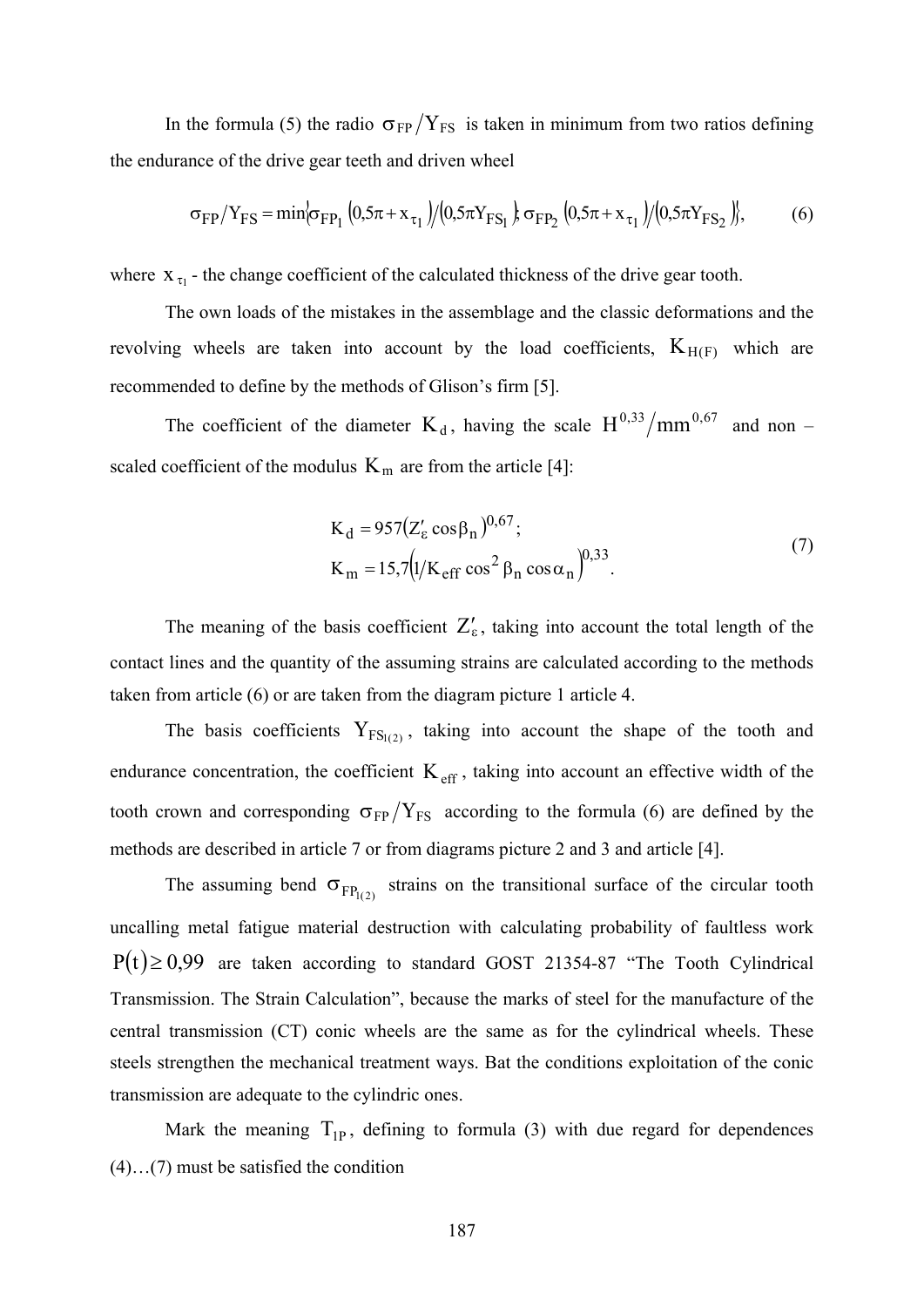$$
T_{IP} \ge \max\left\{T_{IH}; T_{IF}\right\},\tag{8}
$$

2. Potentially realizing external load coefficient  $K_A$  as a ratio of the permissible limit short revolving moment  $T_{1P}$  on the same shaft according to the static strength of the gear (wheel).

As the permissible revolving moments by a criteria of the contact strength are proportional to the square of the corresponding permissible contact stresses and they are proportional to the first degree of the permissible stresses by the bending strength criteria so rotationally realizing coefficient of the external load cfn be defined from the following condition:

$$
K_A = min\left\{ \left( \frac{\sigma_{HP \max_1}}{\sigma_{HP}} \right)^2; \left( \frac{\sigma_{HP \max_2}}{\sigma_{HP}} \right)^2; \frac{\sigma_{FP \max_1}}{\sigma_{FP_1}}; \frac{\sigma_{FP \max_2}}{\sigma_{FP_2}} \right\}.
$$
 (9)

To calculate the meaning  $K_A$  by the dependence (9) the fulfillment of the condition (8) is necessary and enough. Otherwise, the meaning  $K_A$  is calculated by the formula:

$$
K_A = min\left\{ \left(\frac{\sigma_{HP \max_1}}{\sigma_H}\right)^2; \left(\frac{\sigma_{HP \max_2}}{\sigma_H}\right)^2; \frac{\sigma_{FP \max_1}}{\sigma_{F_1}}; \frac{\sigma_{FP \max_2}}{\sigma_{F_2}} \right\},
$$
(10)

where  $\sigma_H$  is the calculated contact stress in the pitch point and  $\sigma_{F_{1(2)}}$  are the calculated local stresses from the bend in the unsafe section on the transitional teeth surface of the drive gear (index «1») and the driven wheel crown (index «2») defining of the assumed load action  $T<sub>1H(F)</sub>$  [8] by the dependences in the articles [6] and [7] in accordance.

The permissible limit stresses  $\sigma_{HP \max_{1(2)}}$  are defined by the chemical – thermal treatment of the teeth. The permissible stress  $\sigma_{FPM_{1(2)}}$  depends on the limit stress  $\sigma_{FSt_{1(2)}}^{\circ}$ not called the tooth break and safety factor coefficient  $S_{FSt_{1(2)}}$  defined by the probability of the reliable work of the transmission  $P(t)$  [1], the durability coefficients  $Y_{NM_{1(2)}}$ , taking in account the load condition [8] according to the equivalent cycles and also the coefficients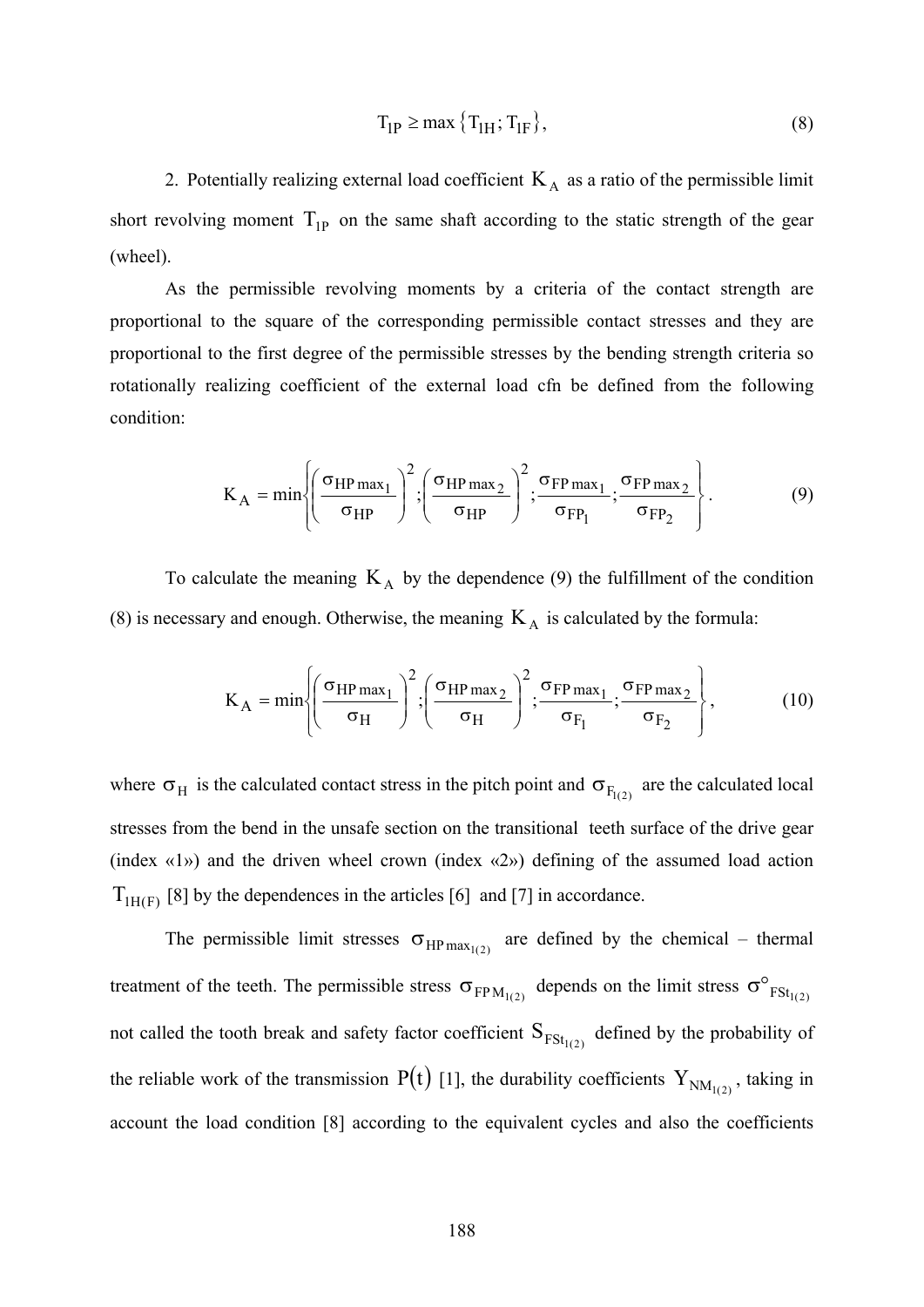taking in account the grinding of the transitional surface,  $Y_{dSt_{1(2)}}$ , deformational strength;  $Y_{RSt_{1(2)}}$  roughness of the transitional surface.

We mark that the meanings of the lilim stresses and the coefficients are followed from the GOST 21354-87 standard.

3. The mechanical efficiency accounting the loss of power in the tooth pitch, in the rolling friction bearing and aerohydroloss in the aerial and oily medium when revolving of tooth transmission wheels is defined by ratio:

$$
\eta_{CG} = 1 - (\varphi_E + \varphi_P + \varphi_A). \tag{11}
$$

In view of the fact that the sum of the loss coefficients is stable as a rule and it has the limitation  $\varphi_P + \varphi_A \leq 0.01...0.02$ , the too thing loss have the main meaning. A certain relation for the biequivalent cylindrical transmission can define the loss coefficient:

$$
\varphi_E = 2.3f \left( \frac{\cos \delta_1}{z_1} + \frac{\cos \delta_2}{z_2} \right) \cos^3 \beta_n, \tag{12}
$$

where  $f$  is a coefficient of friction.

According to the elastohydrodynamical theory  $[9]$  the coefficient  $f$  depends on the slipping speed  $V_s$ , the volume viscosity  $\mu_0$ , and the ellipticity coefficient  $K = a/b$  (a and b are the meanings of the big and little axie shafts of the momentary contact band [10]), the angle  $\vartheta_{\kappa}$  between the speed direction of slip  $V_S$  and the big axie shaft of the momentary ellipse contact [10], minimum meaning of the active circular tooth rough bur faces  $R_{Zmin}$ . The roughness of the active circular tooth surfaces is recommended to set a relation of the pitch ratio  $p_n$  and its limit deviation  $f_{pt}$  [11].

4. The temperature index  $T^{\circ}_{CG}$  is equal to the sum of volume temperature  $T^{\circ}_{M}$  of the set termal rate and the maximum momentary temperature rise in the zone of the tooth contact  $\vartheta^{\circ}$ <sub>max</sub> [9] estimating by W. Coleman's formula based on H. Blok's theory:

$$
T^{\circ}{}_{CG} = T^{\circ}{}_{M} + \vartheta^{\circ}{}_{max} \,. \tag{13}
$$

5. The probability of the reliable operation CT  $P(t)_{min}$  is defined by the article [1].